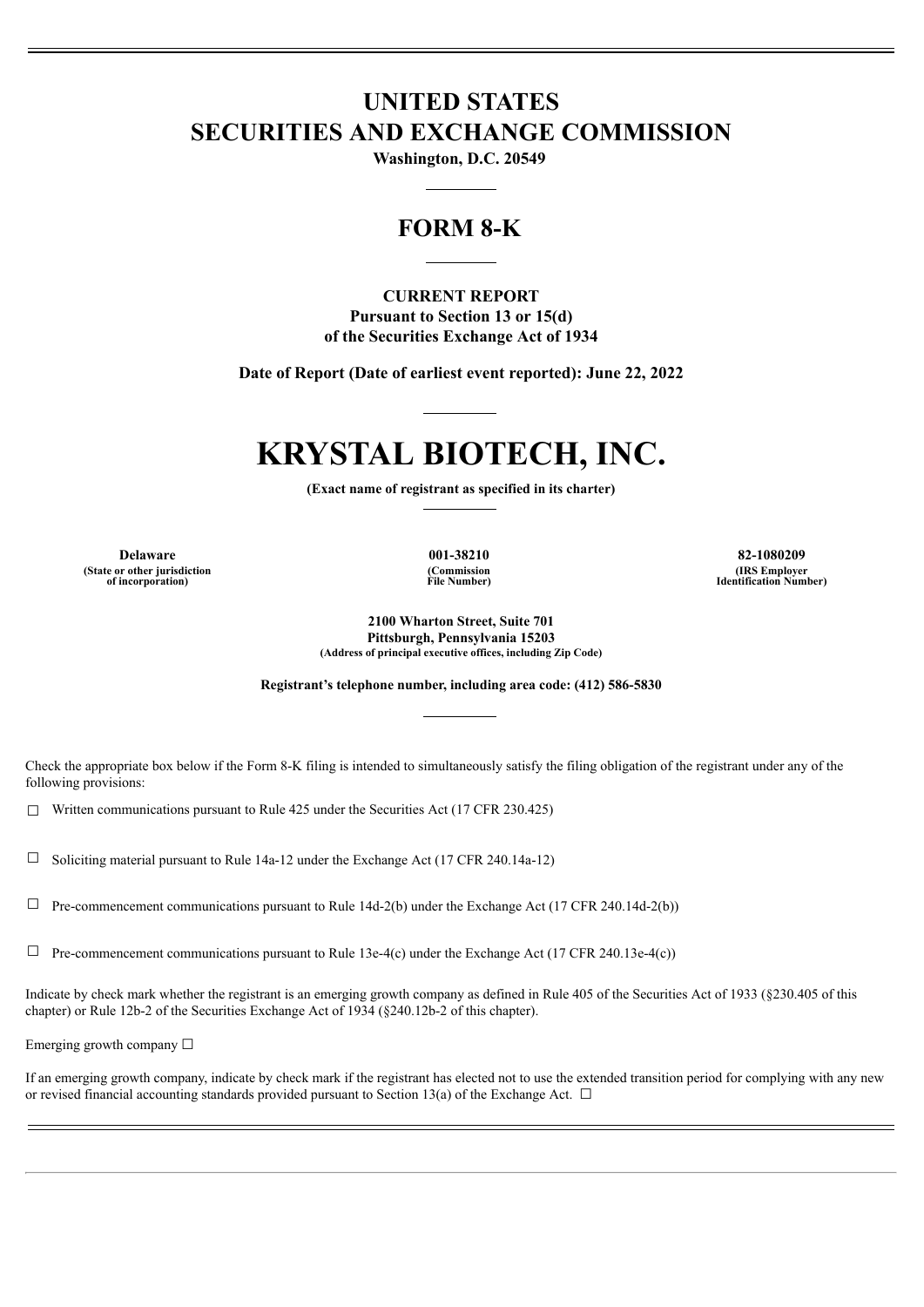## **Item 7.01 Regulation FD Disclosure.**

On June 22, 2022, Krystal Biotech, Inc. (the "Company") issued a press release announcing its submission of a Biologics License Application to the U.S. FDA seeking approval of B-VEC for the treatment of patients with dystrophic epidermolysis bullosa. A copy of this press release is attached hereto as Exhibit 99.1.

The information in this Item 7.01 of this Current Report on Form 8-K and in Exhibit 99.1 shall not be deemed "filed" for purposes of Section 18 of the Securities Exchange Act of 1934, as amended (the "Exchange Act"), or otherwise subject to the liabilities of that section, or incorporated by reference in any filing made by the Company pursuant to the Securities Act of 1933, as amended, or the Exchange Act, except as shall be expressly set forth by specific reference in such filing.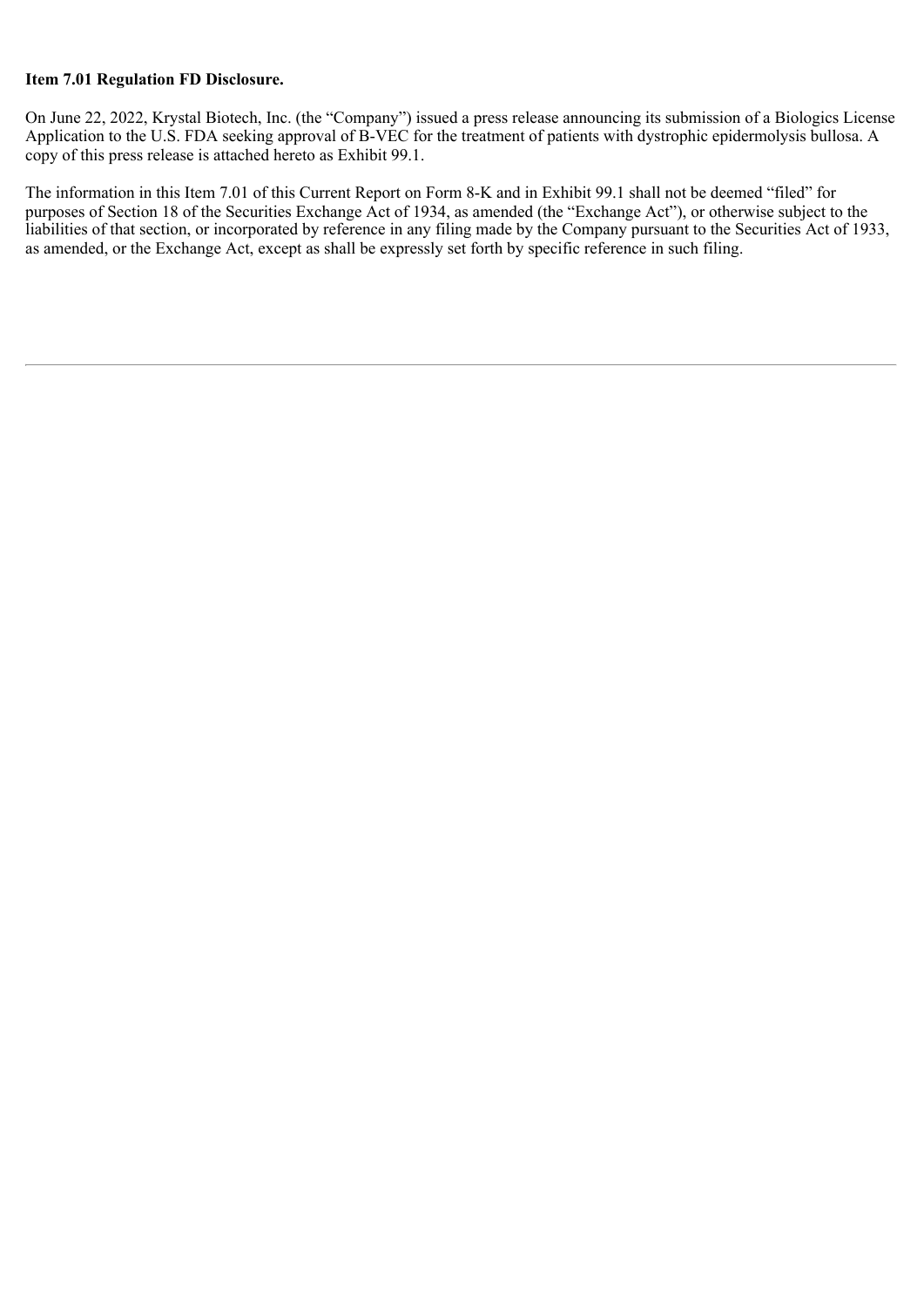## **Item 9.01 Financial Statements and Exhibits.**

(d) Exhibits.

Exhibit  $\underline{No}$ . Description

99.1 Press [release](#page-4-0) dated June 22, 2022.

104 Cover Page Interactive Data file (embedded within the Inline XBRL document)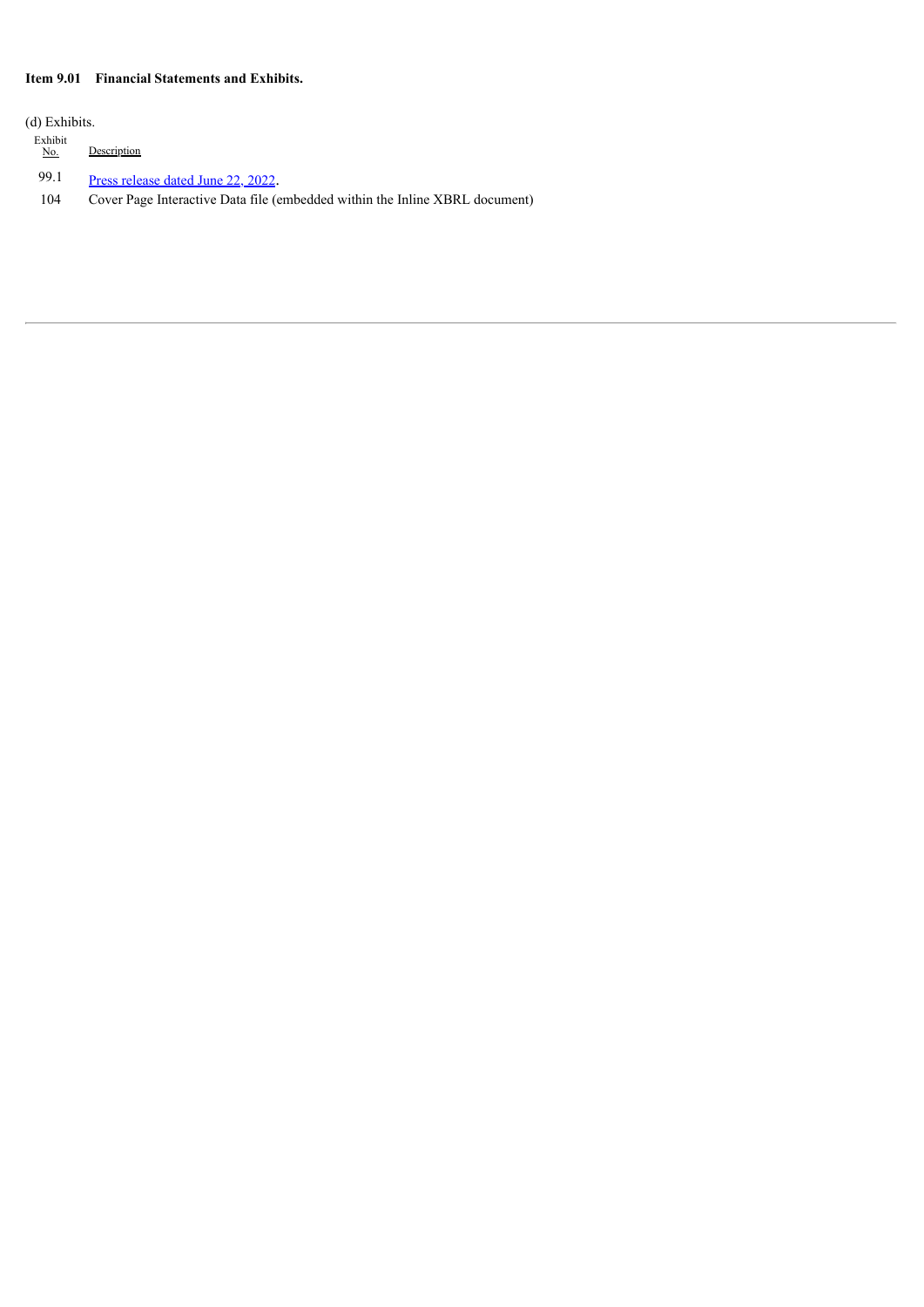# **SIGNATURES**

Pursuant to the requirements of the Securities Exchange Act of 1934, as amended, the registrant has duly caused this report to be signed on its behalf by the undersigned hereunto duly authorized.

# Date: June 22, 2022 KRYSTAL BIOTECH, INC.

| $\rm\,By:$ | /s/ Krish S. Krishnan                |
|------------|--------------------------------------|
| Name:      | Krish S. Krishnan                    |
| Title:     | Chairman and Chief Executive Officer |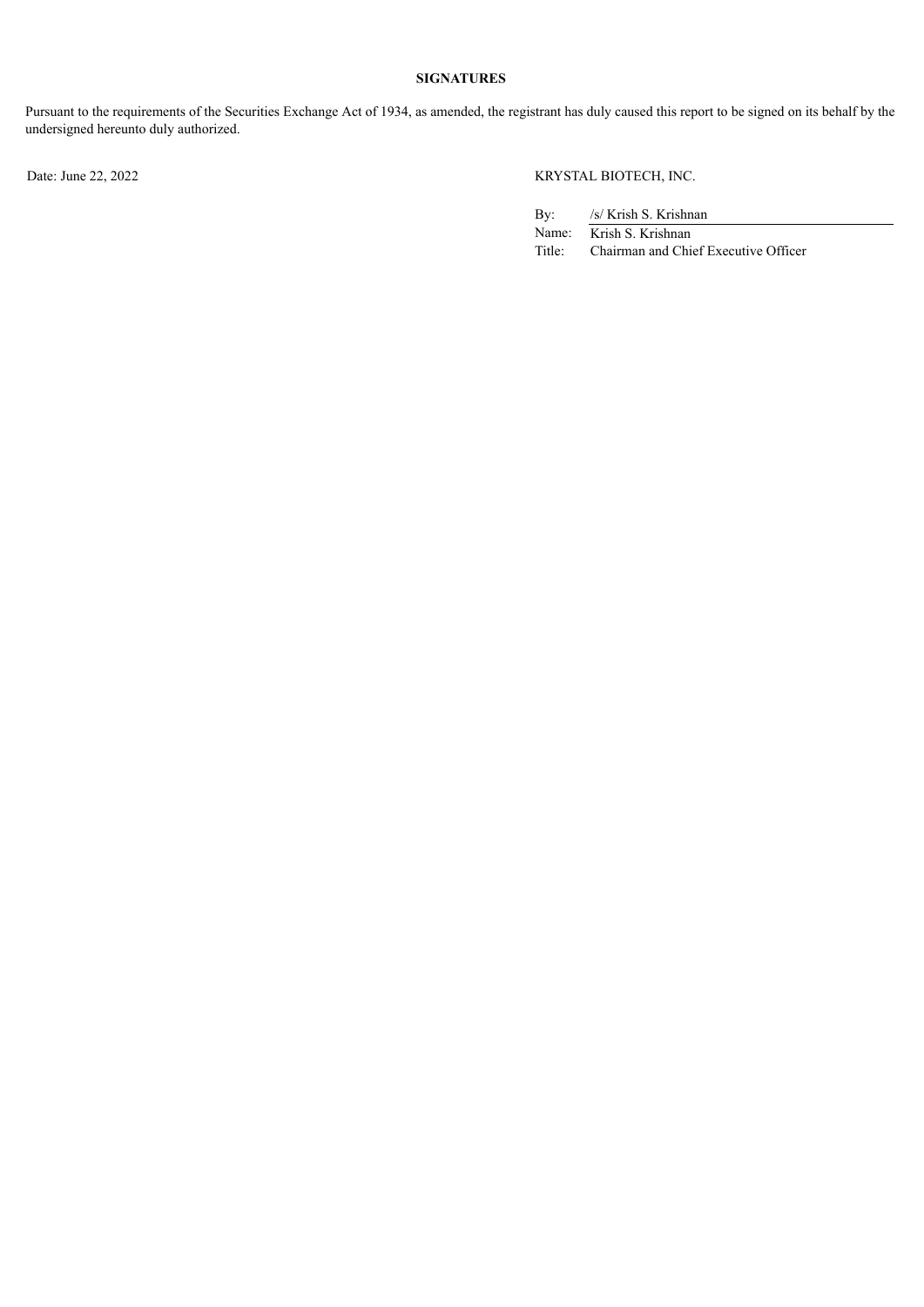#### <span id="page-4-0"></span>**Krystal Biotech Submits Biologics License Application to U.S. FDA Seeking Approval of B-VEC for the Treatment of Patients with Dystrophic Epidermolysis Bullosa**

June 22, 2022

PITTSBURGH, June 22, 2022 (GLOBE NEWSWIRE) – Krystal Biotech, Inc. (the "Company") (NASDAQ: KRYS), the leader in redosable gene therapy, announced today the submission of a Biologics License Application (BLA) to the U.S. Food and Drug Administration (FDA) seeking approval of B-VEC (beremagene geperpavec) for the treatment of patients with dystrophic epidermolysis bullosa (DEB). B-VEC is an investigational non-invasive, topical gene therapy designed to treat DEB at the molecular level by providing the patient's skin cells with two copies of the normal *COL7A1* gene to make normal COL7 protein, thereby addressing the fundamental disease-causing mechanism.

"The unmet medical need for DEB patients remains very high and our relentless pursuit of a treatment for this disease continues with the same sense of urgency that we have always had since the founding of Krystal Biotech" said Suma Krishnan, President of Research & Development. "We look forward to working with the FDA in its review of our BLA submission."

The BLA submission for B-VEC is supported by data from two placebo controlled clinical trials - the GEM-3 trial (NCT04491604) and the GEM-1/2 trial (NCT03536143).

The GEM-3 trial was a randomized, double-blind, intra-patient placebo-controlled multi-center trial designed to evaluate the efficacy and safety of B-VEC for the treatment of DEB. In the trial, matched wounds receiving topical B-VEC or placebo were evaluated in 31 DEB patients over 26 weeks. The pivotal GEM-3 trial met its primary endpoint of complete wound healing at sixmonths and its secondary endpoint of complete wound healing at three-months. B-VEC was well tolerated, with no drug-related serious adverse events or discontinuations due to treatment.

The GEM-1/2 trial was a randomized, open-label, intra-patient placebo-controlled single-center trial designed to evaluate efficacy (mechanistic and clinical) and safety of B-VEC for the treatment of DEB. In the trial, matched wounds receiving topical B-VEC or placebo were evaluated in nine recessive dystrophic epidermolysis bullosa patients over 12 weeks. Both mechanistic and clinical endpoints were met. No serious or severe B-VEC-related adverse events or systemic drug exposure were noted. Results from the GEM-1/2 trial of B-VEC for the treatment of DEB were published in *Nature Medicine*. The publication provides a comprehensive analysis of the data from the GEM-1/2 trial showing that repeat topical applications of B-VEC were well tolerated and associated with durable wound closure, full-length cutaneous type VII collagen (COL7) expression, and anchoring fibril assembly with minimal reported adverse events.

In addition to submitting the BLA to the FDA, the Company has continued to engage in dialog with regulatory authorities in other markets, including Europe and Japan. The Company anticipates submission of a marketing authorization application with the European Medical Agency (EMA) in 2H 2022.

#### **About Dystrophic Epidermolysis Bullosa (DEB)**

DEB is a rare and severe disease that affects the skin and mucosal tissues. It is caused by one or more mutations in a gene called *COL7A1*, which is responsible for the production of the protein type VII collagen (COL7) that forms anchoring fibrils that bind the dermis (inner layer of the skin) to the epidermis (outer layer of the skin). The lack of functional anchoring fibrils in DEB